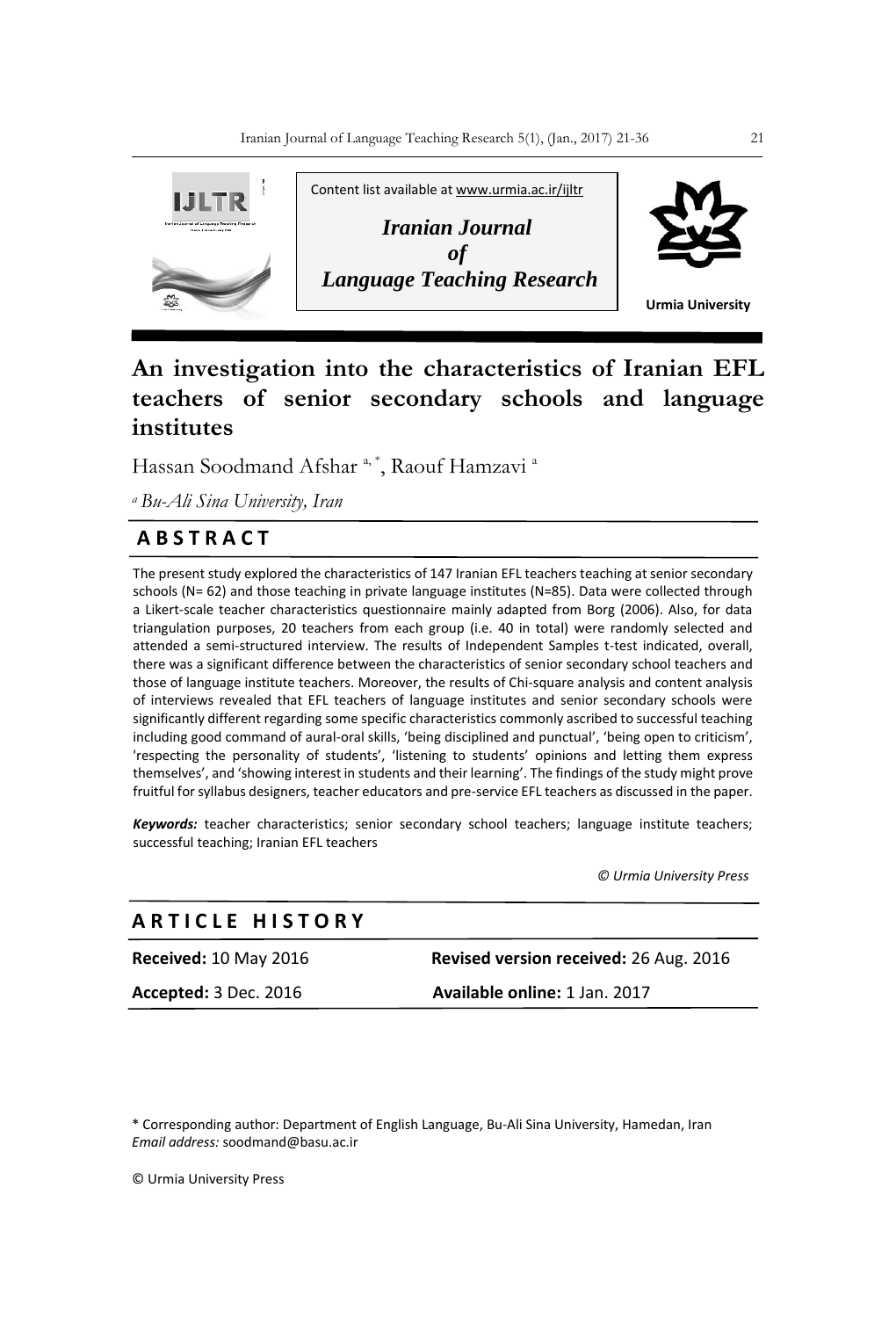# **Introduction**

As stated by Orhon (2012), teachers play a significant role in today's schooling processes. They facilitate learning environments by providing opportunities for learners to explore their talents and convert them into abilities on the way to self-actualization. Teachers are also expected to encourage learners to become inventive individuals in society. Wayne and Youngs (2003) argue that "learners learn more from teachers with certain characteristics . . . Teachers differ greatly in their effectiveness, but teachers with and without different qualifications differ only a little" (pp. 100- 101). Given this, it could be argued that exploring the characteristics of teachers in general and EFL teachers in particular could be of paramount importance and worth investigation since the findings might help pre-service teachers get acquainted with those teacher characteristics defined and identified as good and favorable in order to equip and fine-tune themselves with such qualities and put them into effect in their teaching if they intend to achieve a better and more successful outcome. Thus, the present study explored comparatively the distinctive characteristics of senior secondary schools language teachers and private language institutes teachers, both considered as teachers of English as a Foreign Language (EFL) in two basically different foreign language teaching contexts.

# **Review of the related literature**

#### *Teacher characteristics*

The investigation of the characteristics of academic disciplines is a recognized field of study in schooling and psychology (Becher & Trowler, 2001; Biglan, 1973; Hativa & Marincovich, 1995). Teacher characteristics can be regarded as qualities which are measurable using tests or they might be derived from the teachers' academic or professional background. Ashton (1996) holds that the characteristics can comprise qualities which are referred to as personal (e.g., gender, mental ability), or experiential (e.g., educational records, teaching experience, or certificate status). Ashton adds, there are some characteristics which are combinations of both personal as well as experiential qualities (e.g., the performance of candidates on tests designed for teachers, certificates, etc.).

Furthermore, Richardson (1997) maintains that teachers transfer the truth, convey the knowledge, and illuminate the doubts. Dewey (1938) holds that a successful teacher is not only able to transmit knowledge to the learners, but he/she can also behave in a way that learners understand what is right or wrong. Year (as cited in Chen & Lin, 2009, p. 223) claimed that "The mediocre teacher tells, the good teacher explains, the superior teacher demonstrates, the great teacher inspires". That is, successful and effective teachers not only have high knowledge and impart that knowledge to their students skillfully and successfully, they also give them the confidence, desire and enthusiasm necessary to set and follow up their educational goals as well as to build a strong personality.

Several studies have been conducted in order to identify and provide a list of teacher characteristics. A list was presented by Girard (1977), for instance. Girard's list of teacher characteristics, as perceived by language learners, included such features as making course interesting, teaching good pronunciation, explaining clearly, speaking good English, showing the same interest in all the pupils, making the pupils participate and showing great patience.

Another list of teacher characteristics was presented by Prodromou (1991). The list included several characteristics seen as significant by students including behaving in a friendly manner, providing good notes, and playing games.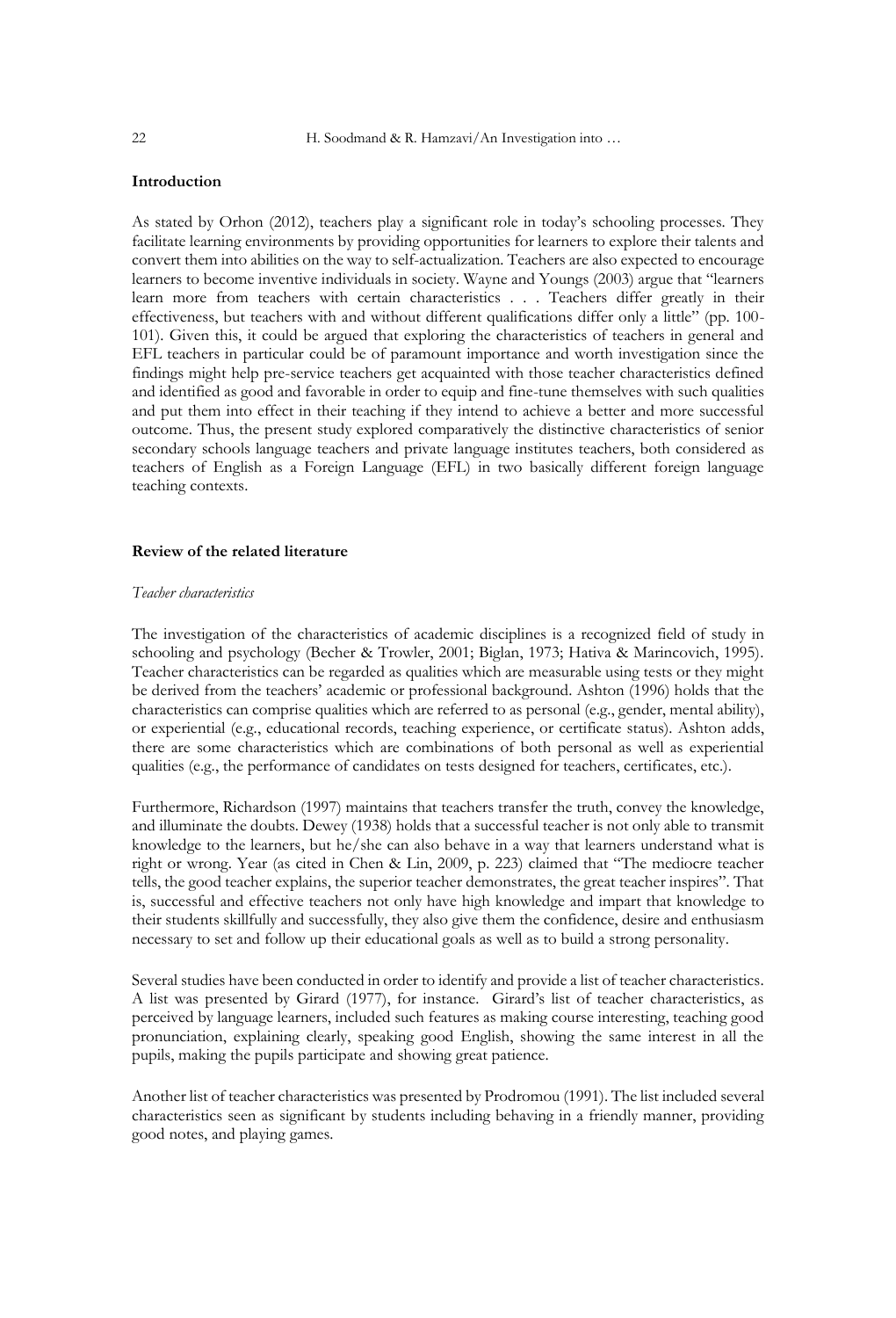Effective teacher characteristics have also been discussed in the investigations of foreign language teacher education since the goal of teacher education is to create quality teachers (Freeman & Johnson, 1998; Hammadou & Bernhardt, 1987; Velez-Rendon, 2002).

Despite the fact that experts in the field have a tendency to agree that teacher characteristic is regarded as a significant decisive issue worth further investigation and exploration, there is little consensus on the existence of a strong association between particular teacher credentials (e.g., degree level and experience), characteristics (e.g., ethnicity, race, and age) and their effectiveness. That is, the teacher characteristics (i.e. experience level, degree, and certification status) usually used for qualifications, employment, screening, and teacher selection have been found not to be necessarily associated with learners' achievement (Goldhaber & Brewer, 2000; Hanushek, 1986).

However, although learner achievement is influenced by many other variables including community, extracurricular activities, family life, and the conditions of the school, teachers still seem to be one of the most important elements in education and are held responsible for forming the learners' academic achievement (Aaronson, Barrow & Sander, 2007; Rockoff, 2004). Thus, it is important to explore teacher characteristics and identify those characteristics which are more concerned with learners' achievement. Furthermore, identifying the characteristics which develop the learners' achievement more might help the curriculum developers and program administrators to find the ways for improving the learners' achievement using the available teacher resources.

### *Studies on teacher characteristics*

In the field of foreign language teaching, a large number of studies have identified effectivve teachers' characteristics (e.g., Borg, 2006; Koutsoulis, 2003; Lowman, 1996; Mollica & Nuessel, 1997, 2002; Rahimi & Hossini Karkami, 2015; Schulz, 2000; Soodmand Afshar & Doosti, 2014; Tajeddin & Adeh, 2016; Velez-Rendon, 2002; Witcher, Onwuegbuzie & Minor, 2001). These characteristics have been found to include several fundamental constructs ranging from the knowledge of the subject matter, pedagogical and socio/affective skills to identity, class management skills, discipline issues, etc.

Borg (2006), in a triangulated study, investigated distinctive characteristics of 200 practicing and prospective teachers teaching in a range of foreign language contexts. His findings indicated foreign language teachers were different from subject specialist teachers in various aspects including methods, materials and activities, the nature of language, the teaching content, relationship with learners, teacher behaviours and personalities and non-native issues. That is, the findings of Borg showed that the foreign language teaching methodology was more diverse aiming at maximizing communication and student involvement; that language was more dynamic than other subjects and was practically more relevant to real life; that language was more unique in scope and complexity including a multitude of factors such as culture learning and communication skills; that language teachers had closer relationship with learners and, as a result, more communication occurred between them; that language teachers were more flexible and enthusiastic and that language teachers were often compared to native speakers of the language.

Within the same lines, Bell (2005), adopting a Likert-scale questionnaire, studied the attitudes and behaviors of 457 foreign language teachers of German, French and Spanish. The findings indicated an 'emerging professional consensus' on some teacher behaviors and attitudes concerning foreign language teaching. Bell also found the respondents agreed with most of the items in the questionnaire related to characteristics of foreign language teachers, overall attitudes towards and the behaviors related to communicative theories of foreign language teaching, the significance of negotiation of meaning and 'small group work', and finally 'assessment' (Bell, 2005, p. 266).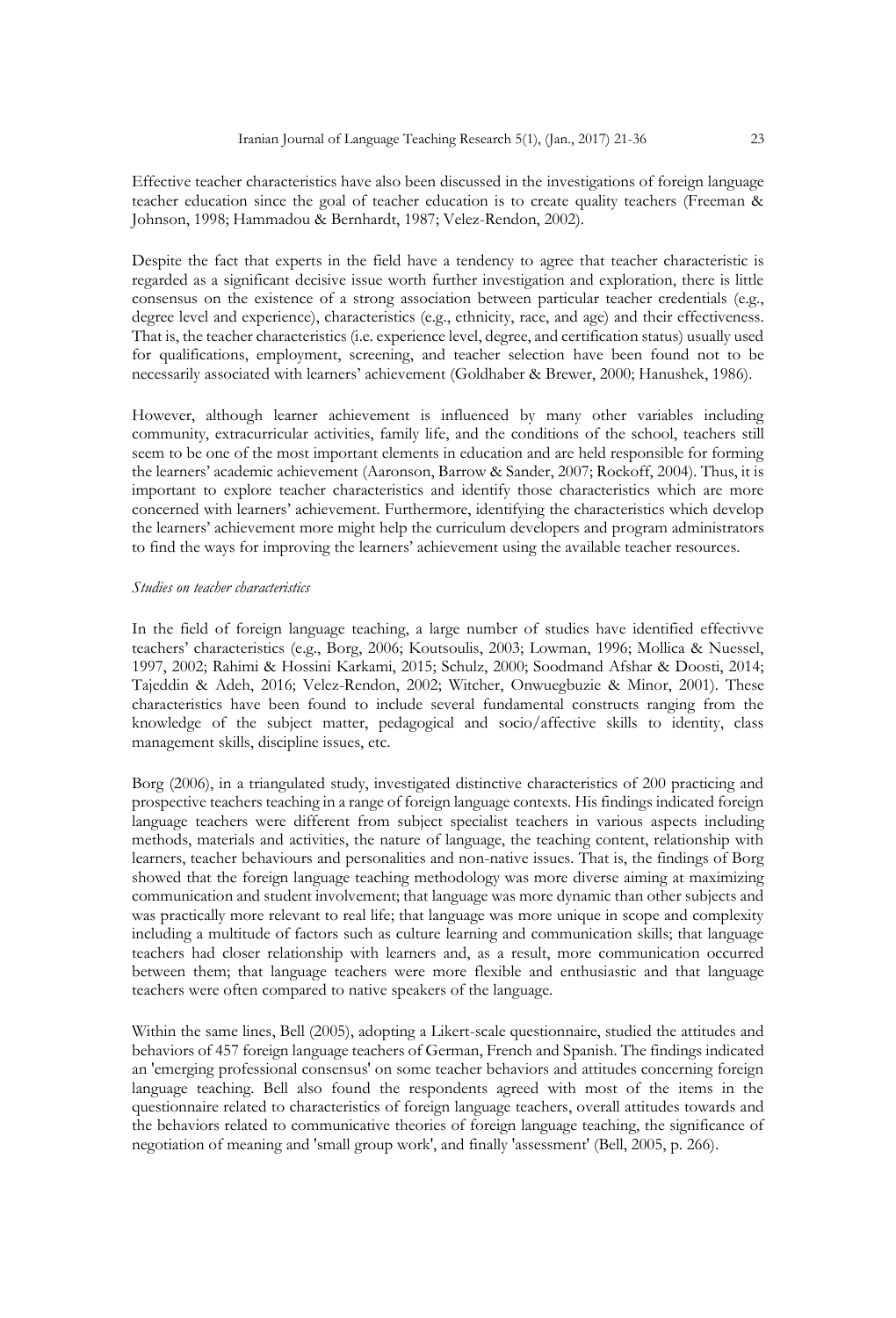Similarly, Soodmand Afshar and Doosti (2014), investigating characteristics of effective EFL teachers from both teachers and students' perspectives, found both teachers and students stressed ʻteacher professional qualities' (e.g., subject matter knowledge, ability to impart knowledge, etc.), 'interpersonal relationships' and ʻclassroom management-related qualities' (e.g., involvement of all students, regular assessment of students' learning process, etc.) as paramount characteristics of effective EFL teachers although they differed in the degree of significance they attached to these qualities.

# *Significance of the study and statement of the problem*

Despite the fact that a large number of studies have been conducted on teachers' characteristics in general schooling, only a few investigations have been conducted in order to discover the EFL teachers' characteristics (e.g., Brosh, 1996; Molica & Nuessel, 1997). This is acceptable since foreign language teaching seems to lag far behind general education regarding research into effective teachers and teacher education. Also, to be able to evaluate the effectiveness of foreign language teaching, we should first identity qualities of effective teaching in *various contexts* and settings (Bell, 2005; Schrier & Hammadou, 1994). In other words, as Borg (2006) rightly puts it, (effective) language teaching is not a "monolithic phenomenon", rather, it is a phenomenon constructed socially and defined differently in various contexts.

Attempts were thus made in the present study to compare the characteristics of Iranian EFL teachers teaching in senior secondary schools and private language institutes since they are usually considered to be two different EFL teaching contexts with their own unique features. That is, EFL teaching at (state-sector) schools in Iran is still basically traditionally-oriented and grammartranslation-based. However, in (private-sector) language institutes, the instruction is more communicatively-oriented in nature and follows more modern trends towards EFL teaching which might imply EFL teachers in these two different micro-contexts might have varying characteristics.

Thus, given what was stated above regarding the paucity of research on the issue under investigation and considering the significance of context in determining effective language teaching as well as taking the researchers' special interest in the topic into account, the following research questions were postulated for the present study.

- 1. Overall, is there any statistically significant difference between characteristics of Iranian EFL teachers of senior secondary schools and those of private language institutes?
- 2. Is there any statistically significant difference between specific characteristics of Iranian EFL teachers of senior secondary schools and those of private language institutes?

# **Methodology**

# *Participants*

A total of 147 Iranian EFL teachers from private language institutes and public senior secondary schools in two provinces of Kermanshah and Hamedan participated in the study. From among these participants, 62 teachers were teaching in senior secondary schools and 85 teachers were teaching in language institutes. They were of different ages (20-50) and experiences (1-25). The sampling strategy adopted in the present study was convenience sampling. Out of 147 participants, 40 teachers (20 teachers from each group) were randomly selected and interviewed whose informed consent was also obtained.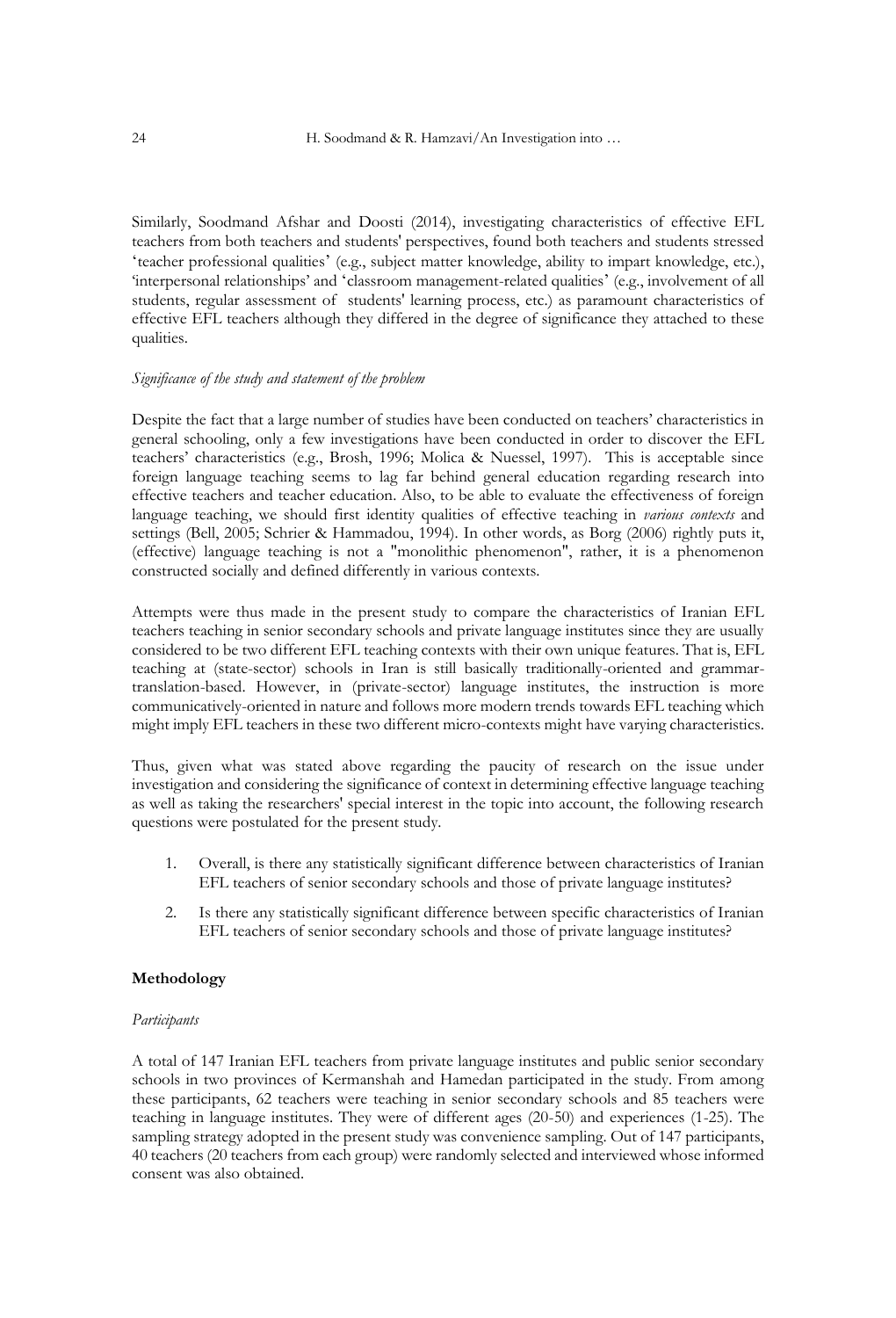#### *Instruments*

In order to identify the characteristics of Iranian EFL teachers of senior secondary schools and language institutes, a five-point Likert-scale teacher characteristics questionnaire mainly adapted from Borg (2006) was administered (See Appendix A). The questionnaire included 46 statements on a Likert Scale ranging from 1(strongly disagree) to 5 (strongly agree) (See Appendix 1). The instrument was piloted with 73 teachers similar to the participants of the study and Kaiser-Meyer-Olkin (KMO) Measure of Sampling Adequacy and Bartlett's Test of Sphericity were run to ensure its validity. The results of KMO (0.703) and Bartlett's test (P=.000) indicated the questionnaire enjoyed an acceptable validity rate. Using Cronbach's Alpha consistency measure, the reliability of the questionnaire was estimated to be high enough ( $\alpha$ = 0.91).

Besides, for the purpose of data triangulation and validation, a semi- structured interview was conducted with 40 teachers as mentioned earlier (See Appendix 2). The researchers followed a preplanned interview schedule focusing on specific points to be covered closely with every interviewee. Furthermore, the interview questions were screened by two experts in the field for validity purposes.

# *Procedure*

Recognizing the potential benefits of utilizing a mixed-method design in investigating the teachers' characteristics, the researchers combined both quantitative (questionnaire) and qualitative (interview) measures to capture Iranian senior secondary school and private language institute teachers' characteristics. The researchers believe that a mixed-method approach is more appropriate for investigating a complex and multi-faceted phenomenon like teacher characteristics.

The data for the study were collected from private language institutes and public senior secondary schools in two provinces of Iran. Firstly, the questionnaire of the study was expert viewed. Secondly, the questionnaire, after being piloted as mentioned earlier, was administered to the participants of the study, the administration and completion of which took approximately 30 minutes. It is worth mentioning here that the EFL teachers' scores on the questionnaire as a whole were regarded as indicting their characteristics *overall*, whereas their responses to each individual item of the questionnaire were regarded as indicting *specific* teacher characteristics. Thirdly, the interview questions were expert viewed by two experts in the field. Finally, 20 senior secondary school and 20 language institute teachers, selected randomly from among the participants of the study, were interviewed. The interviews were conducted in English and each interview took nearly 10 minutes.

# *Data analysis*

The statistical analyses were conducted by using the Statistical Package for Social Sciences (SPSS) version 20. Regarding the first research question, an Independent Samples t-test was run in order to compare, *overall*, the characteristics of Iranian EFL teachers teaching in senior secondary schools and those teaching in private language institutes. Chi-square analyses were conducted in order to answer the second research question of the study (i.e. to compare the two groups in terms of *specific* teacher characteristics as measured by the individual items of the questionnaire of the study). Furthermore, the interviews were audio-recorded, transcribed and subjected to content analysis. That is, the common patterns of the responses were identified, coded, subjected to frequency analysis and finally tabulated.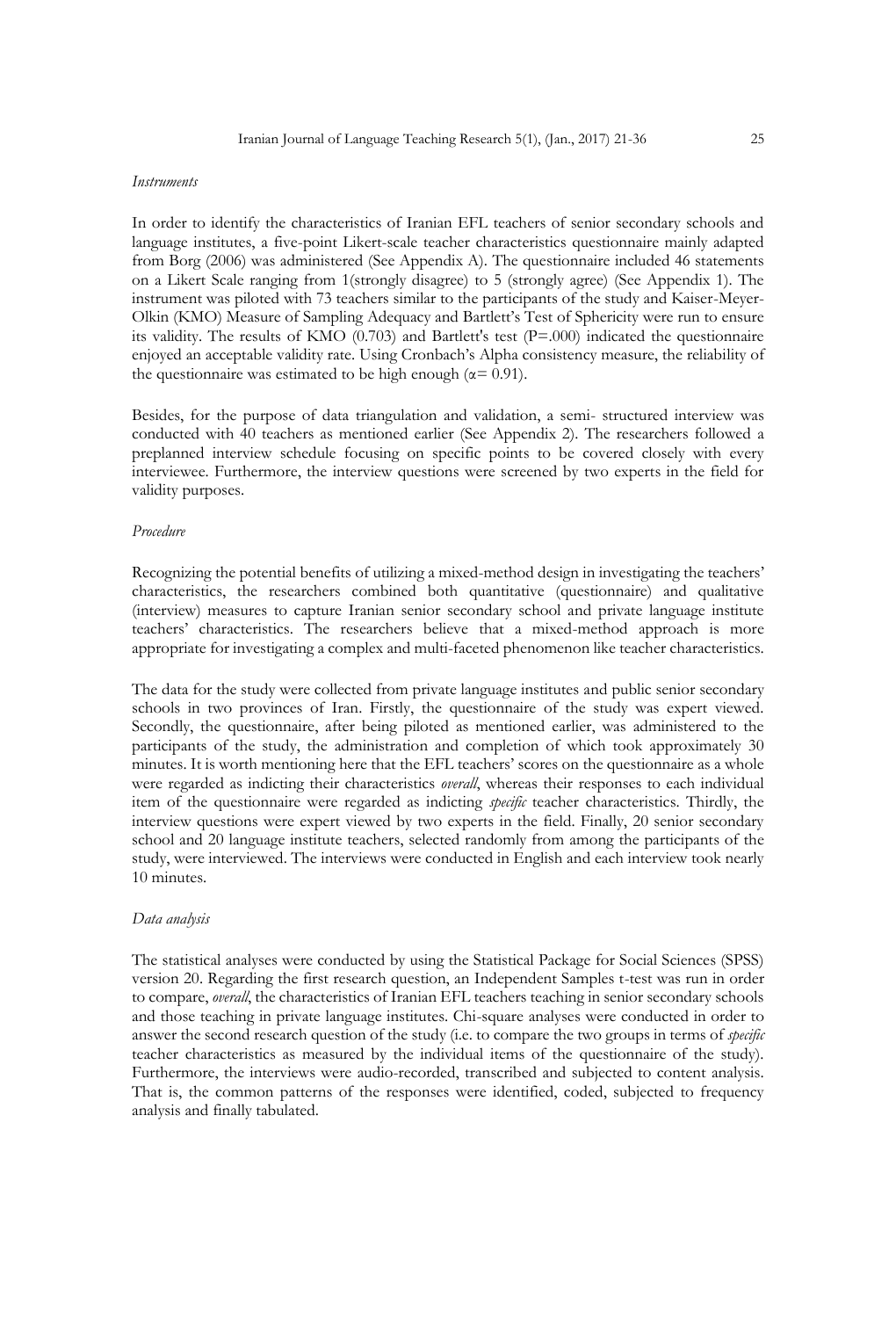# **Results**

#### *Questionnaire results on teacher characteristics overall*

To investigate the first research question of the study as to whether, overall, there was any statistically significant difference between Iranian EFL teachers of senior secondary schools and those of private language institutes with regard to their characteristics, an Independent Samples ttest was run, the results of which are summarized in Table 2. However, the descriptive statistics are first summarized in Table 1.

#### Table 1

*Descriptive Statistics of Characteristics of Senior Secondary School and Language Institute Teachers*

| Group                                      |           |       | N Mean Std. Deviation Std. Error Mean |
|--------------------------------------------|-----------|-------|---------------------------------------|
|                                            |           |       |                                       |
| Senior Secondary School Teachers 62 105.20 |           | 18.73 | 2.37                                  |
|                                            |           |       |                                       |
| Language Institute Teachers                | 85 145.70 | 21.93 | 2.37                                  |
|                                            |           |       |                                       |

#### Table 2

*Independent Samples t-test Comparing Senior Secondary School and Language Institute Teachers on their Characteristics Overall* 

|                                      | Levene's Test<br>for Equality of<br>Variances |                                              |       | t-test for Equality of Means |                          |          |                                                          |          |          |
|--------------------------------------|-----------------------------------------------|----------------------------------------------|-------|------------------------------|--------------------------|----------|----------------------------------------------------------|----------|----------|
|                                      | F                                             | Sig.<br>Sig.<br>t<br>df<br>tailed)<br>$(2 -$ |       | Mean<br>Difference           | Std. Error<br>Difference | Lower    | 95% Confidence<br>Interval of the<br>Difference<br>Upper |          |          |
| Equal<br>variances<br>assumed        | 6.96                                          | .009                                         | 11.74 | 145                          | .000                     | $-40.49$ | 3.44                                                     | $-47.31$ | $-33.68$ |
| Equal<br>variances<br>not<br>assumed |                                               |                                              | 12.03 | 141.36                       | .000                     | $-40.49$ | 3.36                                                     | $-47.14$ | $-33.84$ |

As indicated in Table 2 above t  $(141.36) = -12.03$ ,  $p=0.00<0.05$ ), overall, the two groups (i.e. senior secondary school and language institute teachers) significantly differed with regard to their characteristics; that is, language institute teachers (M=145.70, SD =21.93) were found to have significantly different characteristics from their senior secondary school counterparts in the study  $(M=105.20, SD = 18.73).$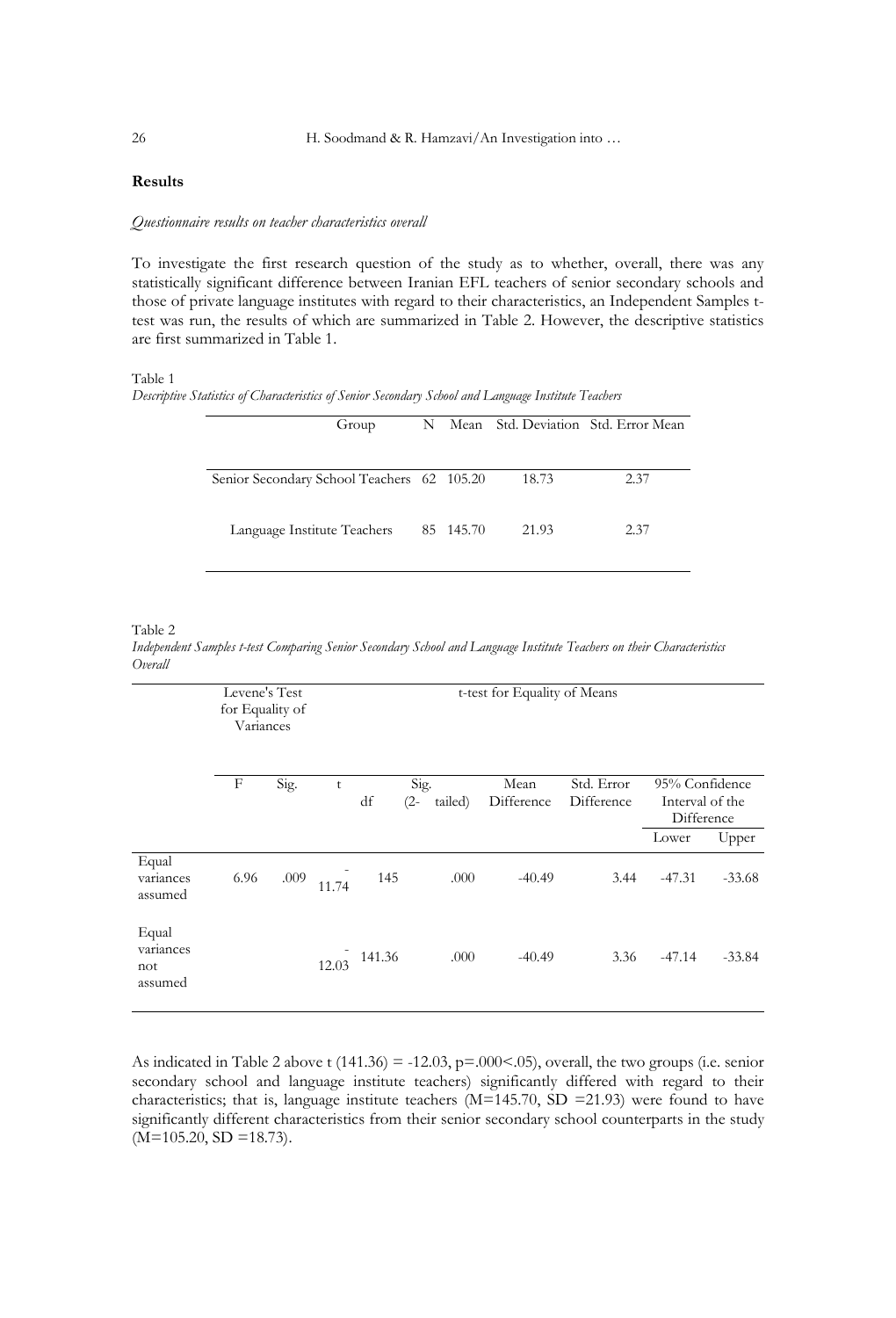Regarding the second research question of whether there was any statistically significant difference between Iranian EFL teachers of senior secondary schools and those of private language institutes with regard to their *specific* characteristics, Chi-square analyses were run, the results of which are presented in Table 3.

Table 3 *Chi-square Analyses Comparing Senior Secondary School and Institute Teachers on Specific Teacher Characteristics*

| No           | Title of the characteristic                                                           |                         | Percent                                |                                    |              |                                 |
|--------------|---------------------------------------------------------------------------------------|-------------------------|----------------------------------------|------------------------------------|--------------|---------------------------------|
|              |                                                                                       | Institute<br>teachers   | Senior<br>secondary<br>school teachers | Pearson<br>Chi-<br>Square<br>Value | df           | Asymp.<br>$Sig. (2 -$<br>sided) |
| $\mathbf{1}$ | I understand spoken English well                                                      | 57% Strongly<br>Agree   | 56% Agree                              | 30.65                              | $\mathbf{1}$ | .01                             |
| 6            | I pronounce English well                                                              | 52% Strongly<br>Agree   | 43% Agree                              | 30.52                              | $\mathbf{1}$ | .01                             |
| 26           | I am available for students                                                           | $\overline{51\%}$ Agree | 52% Neither<br>agree or<br>disagree    | 43.85                              | $\mathbf{1}$ | .00                             |
| 28           | I listen to student's opinions and<br>let them express themselves                     | 48% Agree               | 40% Agree                              | 42.51                              | $\mathbf{1}$ | . 00                            |
| 34           | I show interest in students (by<br>remembering students' names) and their<br>learning | 50% Strongly<br>Agree   | 16% Strongly<br>Agree                  | 40.81                              | $\mathbf{1}$ | .00                             |
| 37           | I am polite and respect the personality of<br>the students                            | 57% Strongly<br>Agree   | 56% Agree                              | 35.41                              | $\mathbf{1}$ | .00                             |
| 38           | I am disciplined                                                                      | 46% Strongly<br>Agree   | 10% Strongly<br>agree                  | 36.54                              | $\mathbf{1}$ | .00                             |
| 39           | I am punctual                                                                         | 39% Strongly<br>Agree   | 10% Strongly<br>Agree                  | 29.96                              | $\mathbf{1}$ | .03                             |
| 40           | I am open to criticism                                                                | 40% Strongly<br>Agree   | 5% Strongly<br>Agree                   | 37.48                              | $\mathbf{1}$ | .00                             |
| 42           | I am attentive in the class                                                           | 50% Strongly<br>Agree   | 40% Agree                              | 36.91                              | $\mathbf{1}$ | .00                             |
| 43           | I am interested in my career                                                          | 40% Strongly<br>Agree   | 37% Agree                              | 40.21                              | $\mathbf{1}$ | .00                             |
| 44           | I don't lose temper and get angry                                                     | 35% Strongly<br>Agree   | 2% Strongly<br>Agree                   | 43.51                              | $\mathbf{1}$ | .00                             |
| 45           | I stick to administrative rules and<br>regulations                                    | 55% Agree               | 51% Neither<br>agree nor<br>disagree   | 38.65                              | $\mathbf{1}$ | .00                             |
| 46           | I assess my work regularly                                                            | 44% Agree               | 40% Agree                              | 37.51                              | $\mathbf{1}$ | .00                             |

As indicated in Table 3, significant differences were found between the two groups in only 14 items (i.e. items 1, 6, 26, 28, 34, 37, 38, 39, 40, 42, 43, 44, 45, and 46) out of the whole 46 items of the questionnaire each focusing on a specific teacher characteristic. The rest of the items were found not to be significantly different between the two groups which are thus not naturally dealt with in the paper.

# *Interview results*

As mentioned earlier, a semi-structured interview was conducted with 40 language institute and senior secondary school teachers (20 from each group) who were selected randomly from among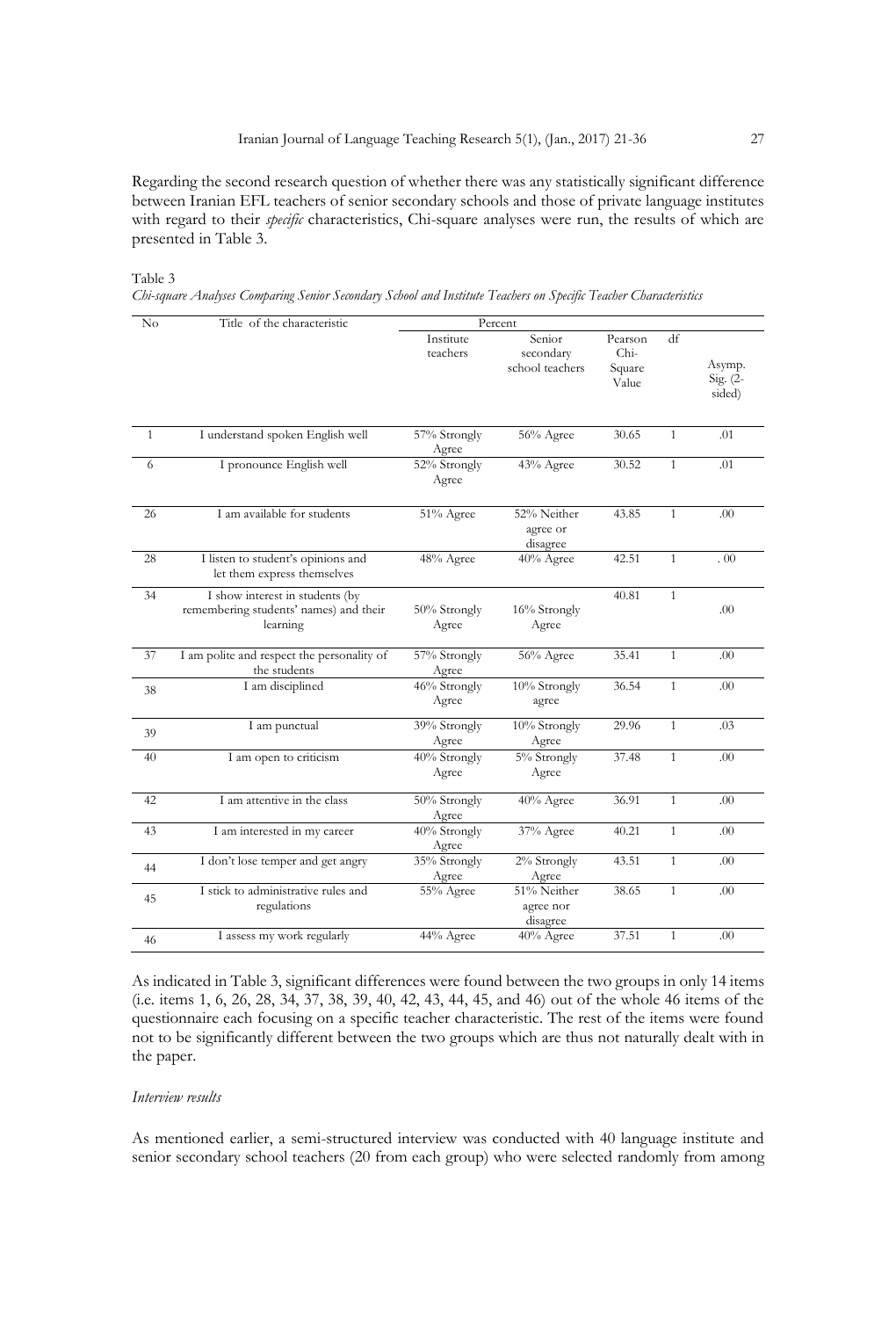the the study sample. The participants' responses were audio-recorded, transcribed, scrutinized and subjected to content analysis to find the common themes and recurring patterns which were then coded and 'quantitized' (Dörnyei, 2007). That is, their frequency of occurrence was identified and counted and the results were finally tabulated in Table 4.

Table 4

*Language Institute Teachers and Secondary School Teachers' Common Patterns of Responses to the Interview Questions* 

| No.            | Pattern                                                                                                     | Frequency | Percentage |  |
|----------------|-------------------------------------------------------------------------------------------------------------|-----------|------------|--|
|                |                                                                                                             |           |            |  |
| $\mathbf{1}$   | Language institute teachers understand and speak English better.                                            | 26        | 65         |  |
| 2              | Language institute teachers have got better<br>pronunciation.                                               | 24        | 60         |  |
| 3              | Language institute teachers are more enthusiastic and show more<br>interest in their job.                   | 23        | 57.5       |  |
| $\overline{4}$ | Language institute teachers have closer and better relationship with<br>their students.                     | 23        | 57.5       |  |
| 5              | Language institute teachers have more variety in their teaching<br>techniques and classes.                  | 20        | 50         |  |
| 6              | School teachers are better at explaining grammatical rules.                                                 | 19        | 47.5       |  |
| 7              | Language institute teachers have more up-to-date knowledge of<br>assessment and assess students more often. | 18        | 45         |  |
| 8              | Language institute teachers are more disciplined and punctual.                                              | 17        | 42.5       |  |
| 9              | Language institute teachers are better prepared for their teaching and<br>have plans for that.              | 15        | 37.5       |  |

# **Discussion**

The primary purpose of the study was to examine the possible differences between (state-sector) senior secondary school teachers and (private-sector) language institute teachers in terms of their overall and specific characteristics. As the results of the Independent Samples t-test indicated, statistically significant differences were found between the characteristics of the two groups of the study overall. Moreover, as the results of Chi-square analyses applied on individual items of the questionnaire corroborated by the findings of the interview indicated, language institute teachers showed significantly different specific characteristics that were more ascribable to success in language teaching and to effective language teachers compared to their senior secondary school counterparts.

One reason or justification for this might be the fact that language institute teachers, who are typically young and energetic, are possibly more motivated towards and more interested in language teaching, since interest in language teaching could be regarded as one of the most significant features of effective and successful English language teachers. According to Korthagen (2004), six levels of effectiveness of successful teachers include mission, belief, competencies, identity, behaviors and finally environment. As argued by Korthagen (2004), enthusiasm for the mission is the first step to be an effective English language teacher, a factor of paramount importance, lack of which might result from various sources including financial problems and economic pressures,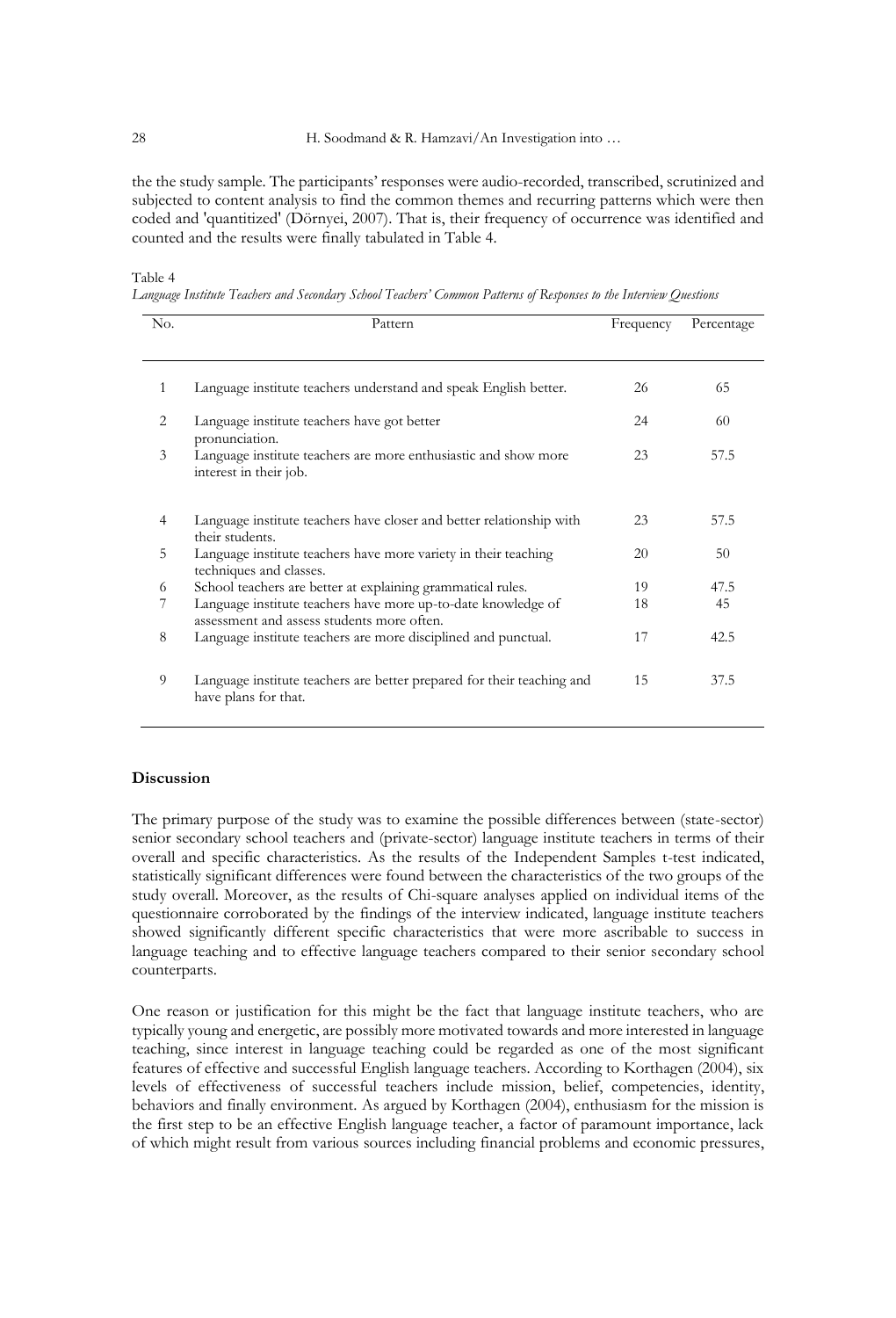stiff atmosphere of the school, etc. Supporting this viewpoint, one of the teachers interviewed stated,

> I once used to teach at a school contractually. I was never able to adapt myself to the stiff environment of the school which killed my creativity and enthusiasm.

Another justification might lie in the fact that language institute teachers are more up-to-date and seemingly try more to improve their characteristics than their senior secondary school counterparts, whereas (senior secondary) school education in Iran is too static and inflexible which might cause the teachers to be static, as well.

As the results indicated, senior secondary school teachers seemed not to show characteristics attributable to effective language teaching compared to their institute counterparts. This could be due to the problems of the Iranian educational system implementing inappropriate teaching and learning policies in the schools, lack of effective in-service teacher training programs in Iran, and lack of motivation among Iranian senior secondary school teachers that seems to mainly result, in turn, from 'students' lack of motivation to learn English' which was found by the Authors (2015) to be a source of demotivation for senior secondary school English teachers in Iran.

Another possible explanation might be that teachers in senior secondary schools are not paid sufficient attention, both financially and mentally, which might be directly translated into their commitment to work. Another reason might be that there is rather satisfactory supervision and monitoring of the teachers in the language institutes which is almost lacking in schools. Additionally, the owners of private language institutes would urge their teachers to be enthusiastic, punctual, always at their duty posts and good-looking, as these characteristics would attract more so-called 'customers' to their private-sector language institutes.

This might also be due in part to the different educational contexts of senior secondary schools and language institutes in which teachers serve different roles. Generally speaking, in the Iranian context, senior secondary school classrooms are more teacher-centered relying on traditional teaching methods, whereas institute classrooms are mostly communicative in nature providing students with more opportunities to use language. In other words, in senior secondary school context, the students are not given opportunities to communicate with both the teacher and each other. Therefore, many senior secondary school students might not be motivated to learn because of the non-interactive nature of their foreign (English) language classes.

The current study also explored the differences between Iranian senior secondary school and language institute teachers concerning their specific characteristics. The results of the questionnaire, as shown in Table 3, revealed that there were significant differences between language institute teachers and their senior secondary school counterparts in understanding spoken English well, pronouncing English well, being available for students, listening to students' opinions and letting them express themselves, showing interest in students and their learning (by remembering students' names, establishing rapport, and so on), being polite, disciplined, punctual, open to criticism, attentive in the class, interested in their career, not losing temper and getting angry, sticking to administrative rules and regulations, and finally assessing their work regularly. That is to say, the differences were found to be significant in only 14 items (e.g., items 1, 6, 26, 28, 34, 37, 38, 39, 40, 42, 43, 44, 45, and 46) out of the whole 46 items of the questionnaire. Moreover, it is worth mentioning that the bulk of the results of the questionnaire in this regard were supported by the findings of the interview as shown in Table 4. In other words, language institute teachers interviewed stated they a) understood and spoke English better, b) had better pronunciation, c) were more enthusiastic and more interested in their job, d) had closer and better relationship with their students, e) had more variety in their teaching techniques and classes, f) were better at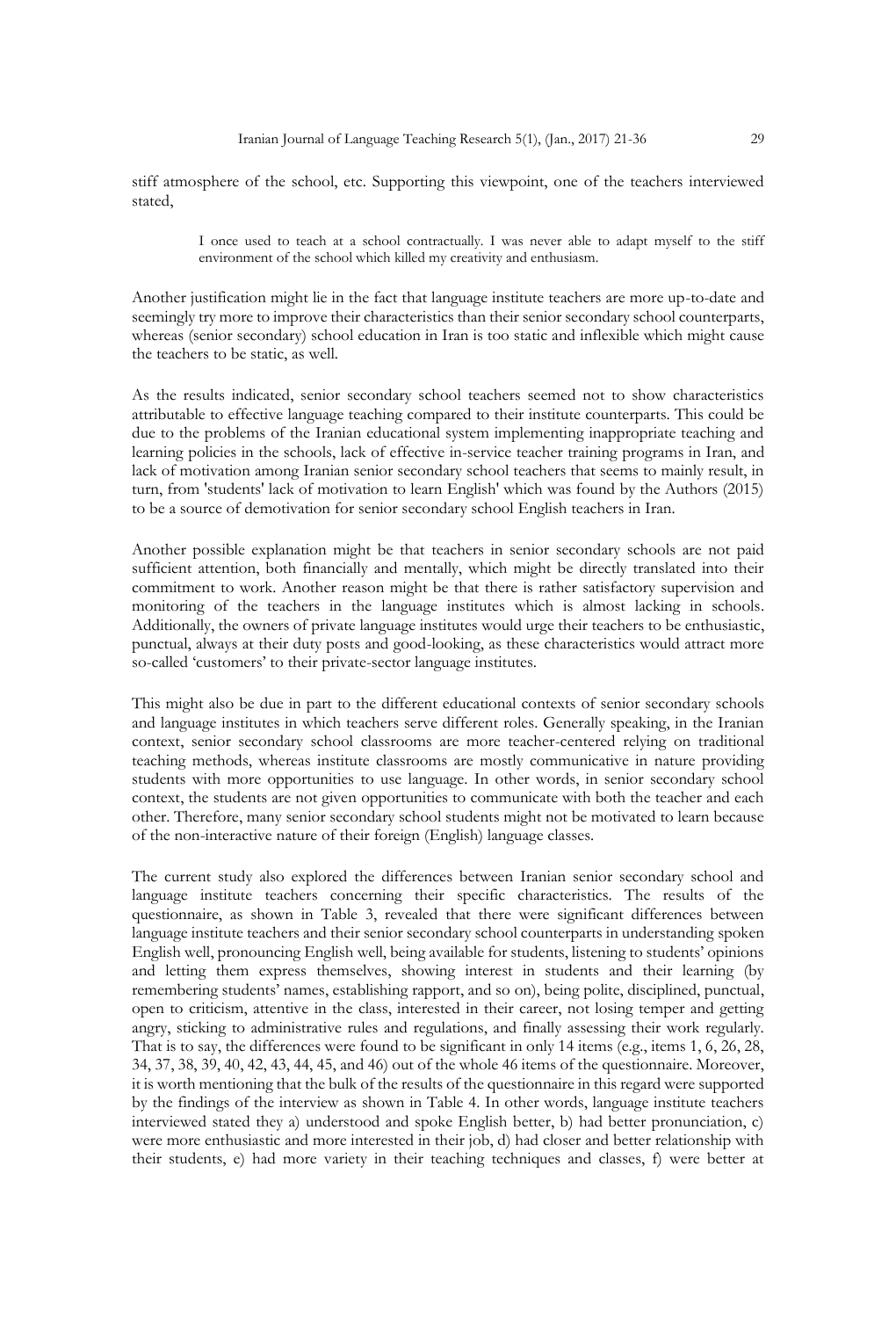explaining grammatical rules, g) had more up-to-date knowledge of assessment and assessed their students more often, h) were more disciplined and punctual, and finally, i) were better prepared for their teaching.

Since the two groups mostly differed in teacher-student relationship and their personality, it is deemed quite crucial for language institute teachers to develop a sincere and caring relationship with English learners and also provide sufficient opportunities to communicate and interact with English learners. Corroborating this stance, one of the interviewees, a language institute teacher, pointed out,

> My students, who are mostly energetic school-age teenagers, often keep saying they always enjoy language institute classes much more than their school English class in which they believe the class atmosphere is 'stiff' and boring and the interaction is mainly teacher-centered.

According to Brosh (1996), effective and successful language teachers would pay great attention to teacher-student relationship and interactions due to the fact that learning and teaching are regarded as a two-sided communication process, a belief which was found in the present study to be commonly practiced by language institute teachers who are usually regarded as being more proficient in spoken language, and consequently focus more on understanding and speaking the language and thus involve students in more interaction compared to their school counterparts.

In line with the findings of the present study, Park and Lee (2006), investigating the characteristics of effective English teachers as perceived by senior secondary school teachers and students, found that such teacher characteristics as speaking proficiency, arousing students' interest in learning English, and building students' self-confidence and motivation were considered important by both students and teachers. Similarly, Brosh (1996) regards such features as knowledge and command of the target language, ability to arouse and sustain interest and motivation among students, and availability to students as desirable characteristics of effective language teachers which corroborate the findings of the current study.

It is thus recommended that Iranian EFL teachers in general, and senior secondary school English teachers in particular, try to improve their overall proficiency in English, especially their listening and speaking skills, teach English through English, and create an atmosphere of confidence, motivation and enthusiasm in their classes.

Another area in which language institute teachers in the study were found to be different from their school counterparts was assessment. That is, language institutes teachers reported they 'assessed their work more regularly' and mostly during the term, a finding which is indicative of the use of formative and alternative forms of assessment as stated by one of the interviewees, a part-time institute teacher who happened to be a full-time school teacher as well,

> I regularly administer quizzes and mid-term to my students in the language institute in addition to always observing and assessing their class participation, which is almost absent at school although recently some actions have been taken in schools to adopt some sort of alternative assessment by adding a criterion for evaluation called 'continuous assessment'.

# **Conclusion and implications**

This study compared the characteristics of Iranian EFL teachers teaching at senior secondary schools and those teaching in private language institutes and studied the differences between these two groups in terms of overall as well as specific teacher characteristics. The findings indicated that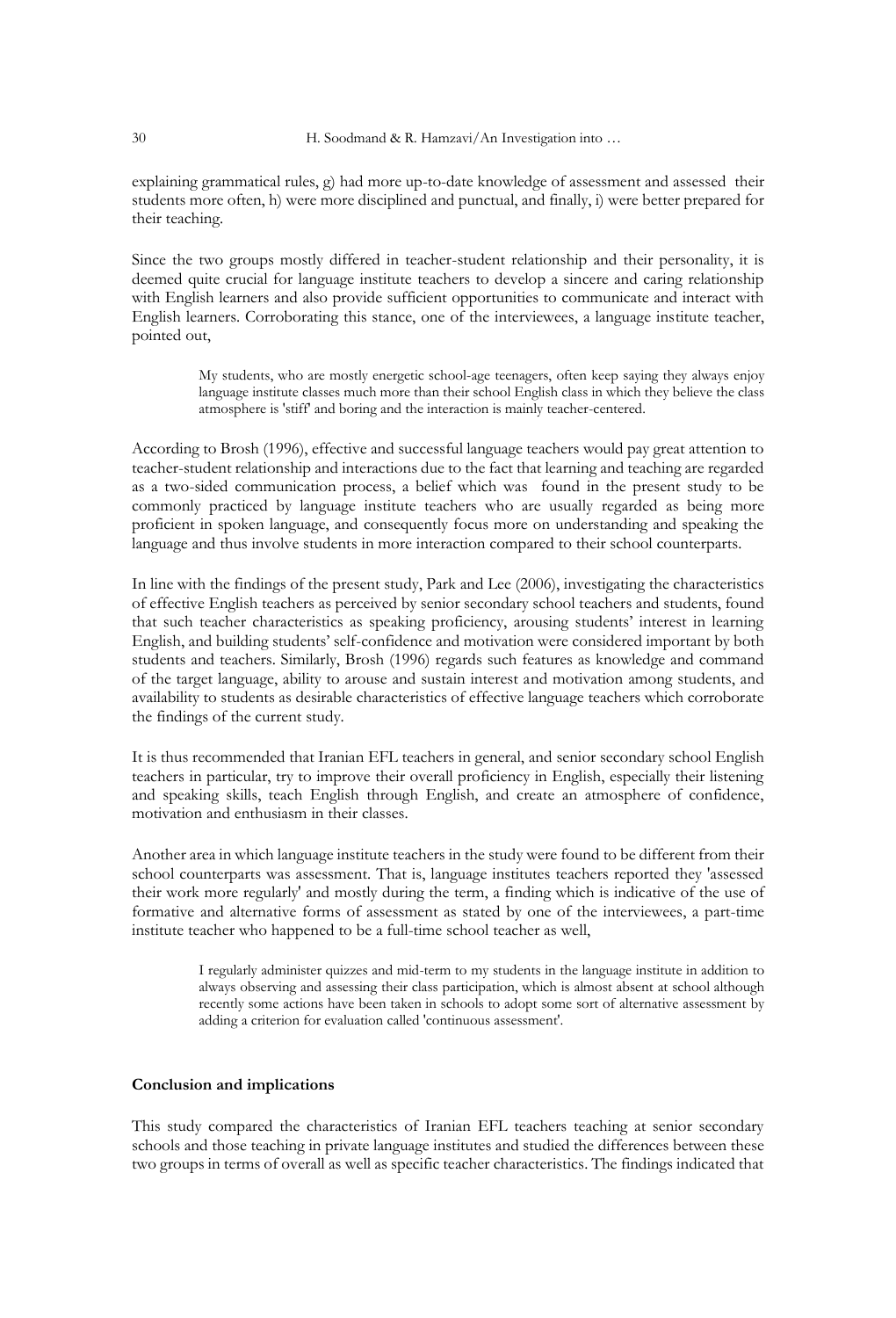overall, the two groups showed significantly different characteristics of foreign language teachers. Also, there were significant differences between the two groups in 14 out of 46 items of the questionnaire focusing on specific characteristics.

From the above discussion, it would seem that certain teacher characteristics are necessary for a teacher to be successful in teaching an L2. That is, in this study, language institute teachers showed that they were significantly different from teachers of senior secondary schools in certain characteristics usually ascribed to effective language teaching as discussed above. This being the case, it is not surprising to see how far more proficient language institute students are in their L2 compared to their senior secondary school counterparts. However, further research needs to be undertaken to shed more light on the issue.

It is, therefore, necessary to make senior secondary school teachers conscious of those teacher characteristics which are seemingly paramount factors influencing language learners' achievement and success in learning an L2. That is, since teacher education is heavily context-specific (Borg, 2006), an understanding of the characteristics which contribute to effective language teaching would be of high practical value to teacher educators. Thus, in light of the findings of the present study, state-sector (i.e. school) teacher educators in Iran, and plausibly in most other contexts where English is treated as a foreign language, should take into account and highlight in their teacher education programs those characteristics of language institute teachers found in the study to be linked to successful and effective language teaching.

To sum up, it is worth noting that language institute teachers show characteristics more ascribable to success most probably due to such factors as regular teacher supervision, frequent class observation and strict monitoring system (all being instances of continuous professional development), which are already in place in such language education contexts as private language institutes. Teacher education and development programs in the Ministry of Education should thus come to terms with this new trend and provide English teachers with continuous professional development opportunities if they intend to achieve better results. Also, senior secondary school pre-service teachers should be made aware of and positively encouraged to focus more on certain teacher characteristics which command interest, respect and achievement of EFL learners in this era. Lastly, senior secondary school practicing teachers are recommended to reflect upon their qualitites and teaching practices in order to make more improvement in their teaching.

# **References**

- Aaronson, D., Barrow, L., & Sander, W. (2007). Teachers and student achievement in the Chicago public schools. *Journal of Labor Economics*, *25*(1), 95-135.
- Ashton, P. (1996). Improving the preparation of teachers. *Educational Researcher*, *25* (9), 11-22.
- Becher, T., & Trowler, P. R. **(**2001). *Academic tribes and territories*, (2nd edition). Buckingham: Open University Press.
- Bell, T.R. (2005). Behaviors and attitudes of effective foreign language teachers: Results of a questionnaire study. *Foreign language Annals*, *38* (2), 259-270.
- Biglan, A. (1973). The characteristics of subject matter in different academic areas. *Journal of Applied Psychology, 57*, 195–203.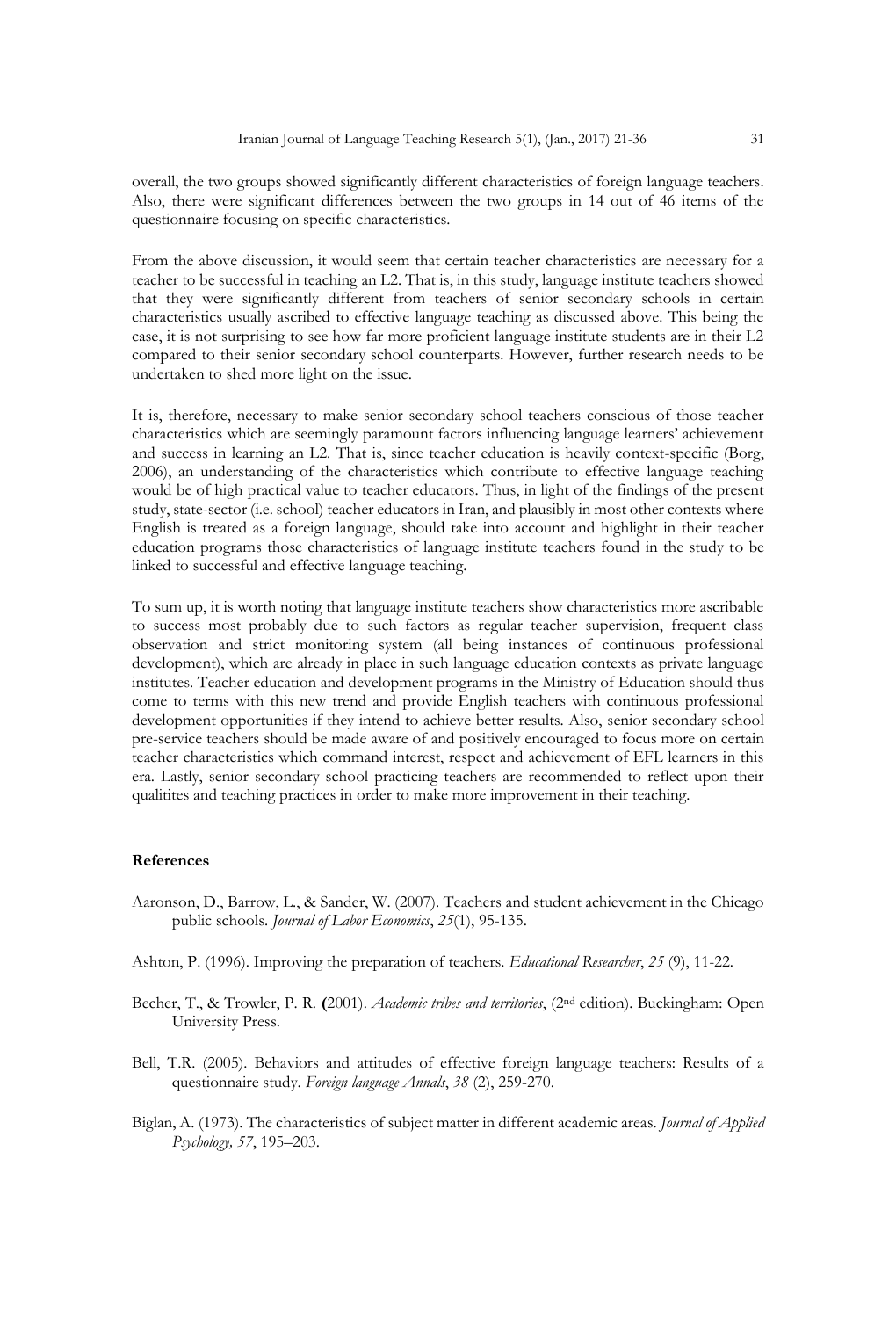- Borg, S. (2006). The distinctive characteristics of foreign language teachers. *Language Teaching Research, 10*(1), 3-31.
- Brosh, H. (1996). Perceived characteristics of an effective language teacher. *Foreign Language Annals, 29*(2), 25-38.
- Chen, Y. J., & Lin, S. C. (2009). Exploring characteristics for effective EFL teachers from the perceptions of junior high school students in Taiwan. *STUT Journal of Humanities and Social Sciences, 2,* 219-249.
- Dewey, J. (1938). *Experience and education.* New York, NY: McMillan.
- Freeman, D., & Johnson, K., (1998). Re-conceptualizing the knowledge-base of language teacher education. *TESOL Quarterly*, *32*(3), 397-417.
- Girard, D. (1977). Motivation: The responsibility of the teacher. *ELT Journal, 31*, 97–102.
- Goldhaber, D., & Brewer, D. J. (2000). Does teacher certification matter? Senior secondary school teacher certification status and student achievement. *Educational Evaluation and Policy Analysis, 22*, 129–145.
- Hammadou, J., & Bernhardt, E. (1987). On being and becoming a foreign language teacher. *Theory into Practice, 26*, 301–306.
- Hanushek, E. A. (1986). The Economics of schooling: Production and efficiency in public schools. *Journal of Economic Literature, 24*(3), 1141–1178.
- Hativa, N., & Marincovich, M. (1995). *Disciplinary differences in teaching and learning: Implications for practice.* San Francisco: Jossey-Bass.
- Korthagen, F. A. J. (2004). In search of essence of a good teacher: towards a more holistic approach in teacher education. *Teaching and Teacher Education*, *20*, 77-97.
- Koutsoulis, M. (2003). *The characteristics of the effective teacher in Cyprus public senior secondary school: The students' perspective*. Paper presented at the annual meeting of the American Educational Research Association, Chicago, IL.
- Lowman, J. (1996). Characteristics of exemplary teachers. *New Directions for Teaching and Learning, 65*, 33–40.
- Mollica, A., & Nuessel, F. (1997). The good language learner and the good language teacher: A review of the literature and classroom applications*. Mosaic, 4*, 3–16.
- Orhon, G. (2012). The effect of teachers' emotional and perceptual characteristics on creative learning. *Procedia Social and Behavioral Sciences*, *46,* 3074–3077.

Prodromou, L., **(**1991). The good language teacher. *English Teaching Forum, 29*, 2–7.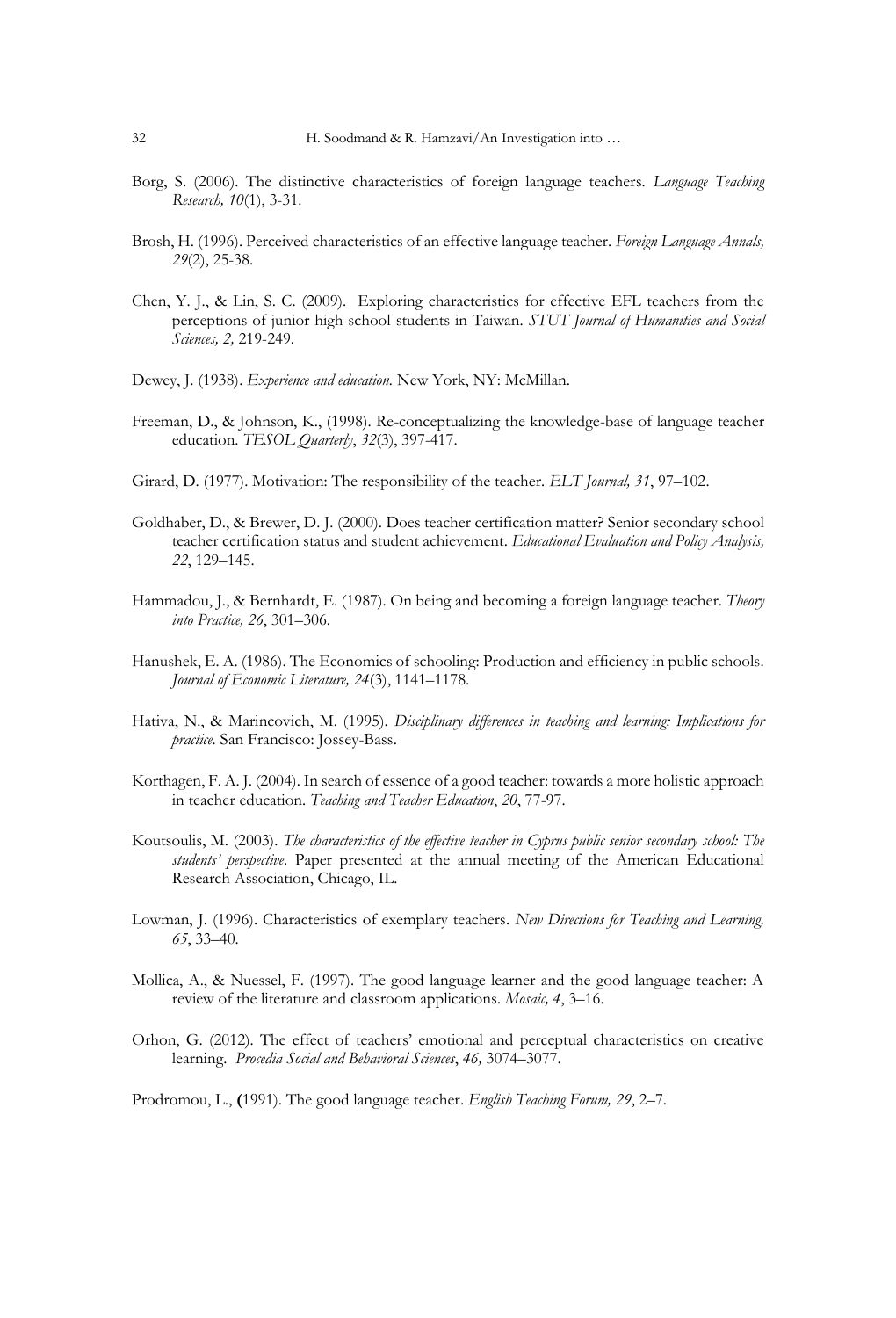- Rahimi, M., & Hosseini Karkami, F. (2015). The role of teachers' classroom discipline in their teaching effectiveness and students' language learning motivation and achievement: A path method*. Iranian Journal of Language Teaching Research, 3*(1), 57-82.
- Richardson, V. (1997). Constructivist teaching and teacher education: Theory and practice. *Constructivist Teacher Education: Building a World of New Understandings*, *5*, 3-14.
- Rockoff, J. (2004). The impact of individual teachers on student achievement: Evidence from panel data. *American Economic Review*, *94*(2), 247-252.
- Schrier, L.L., & Hammadou, J. (1994). Assessment in foreign language teacher education. In C. Hancock (Ed.), *Northeast conference reports*. *Teaching, testing and assessment: Making the connection* (pp. 211-234). Lincolnwood, IL: National Textbook Co*.*
- Schulz, R. (2000). Foreign language teacher development: MLJ perspectives-1916–1999. *Modern Language Journal, 84*, 495–522.
- Soodmand Afshar, H., & Doosti M. (2014). Exploring the characteristics of effective Iranian EFL teachers from students' and teachers' perspectives. *Iranian Journal of Applied Language Studies*, *6*(1), 205-230.
- Tajeddin, Z., & Adeh, A. (2016). Native and nonnative English teachers' perceptions of their professional identity: Convergent or divergent? *Iranian Journal of Language Teaching Research*, *4*(3), 37-54.
- Velez‐Rendon, G. (2002). Second language teacher education: A review of the literature. *Foreign Language Annals*, *35*(4), 457-467.
- Wayne, A. M., & Youngs, P. (2003). Teacher characteristics and student achievement gains: A A review. *Review of Educational Research, 73*(1), 89-122.
- Witcher, A., Onwuegbuzie, A. J., & Minor, L. C. (2001). Characteristics of effective teachers: Perceptions of pre-service teachers. *Research in the Schools, 8*, 45–57.

# **Acknowledgement**

We would like to express our appreciation and gratitute to the participants of the study who kindly completed the questionnaire and attended the interview. Our thanks also go to the anonymous reviewers of the paper whose helpful suggestions and constructive criticism improved the quality of the work.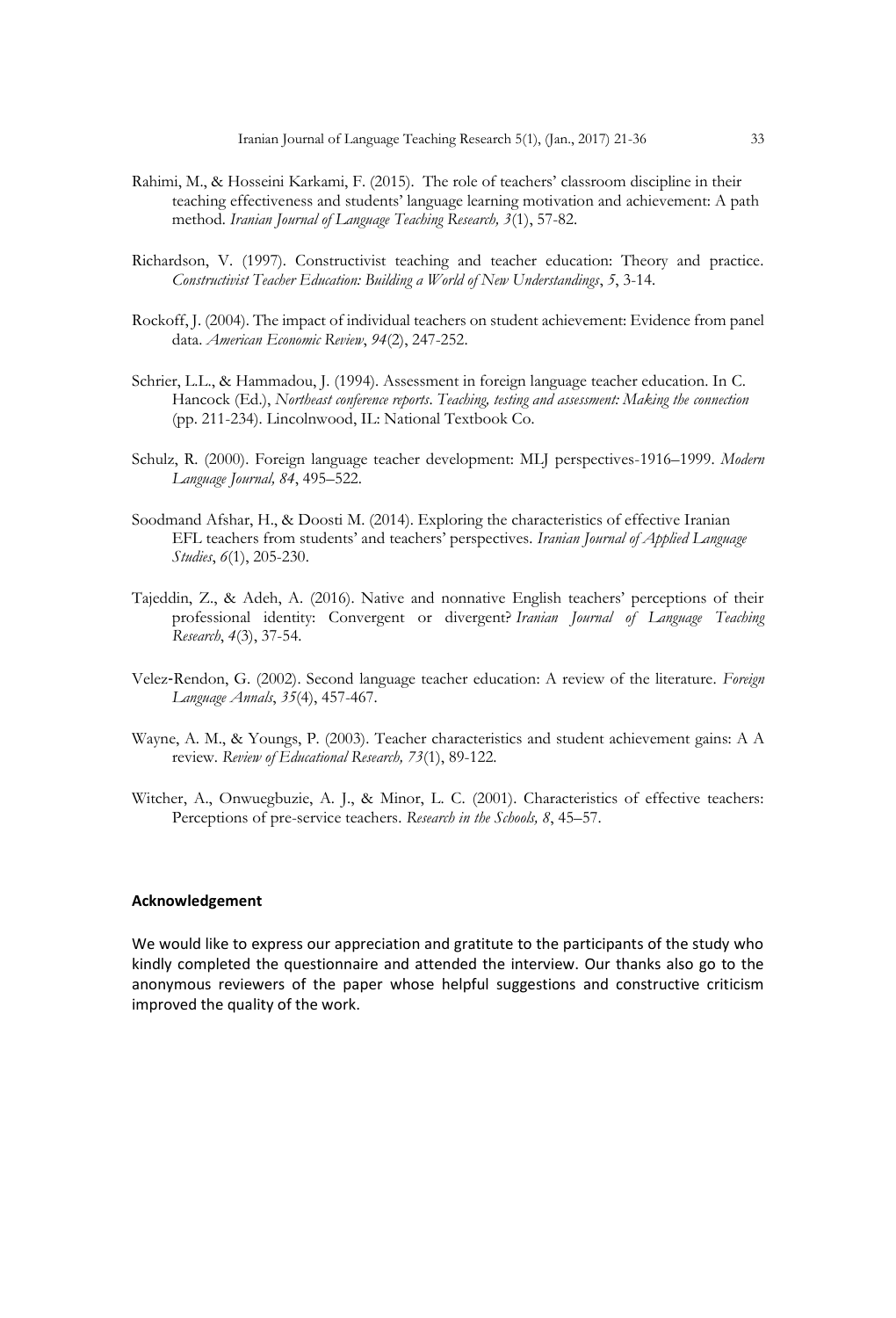**Hassan Soodmand Afshar** (the corresponding author) is an Associate Professor in Applied Linguistics in the Department of English Language, Faculty of Humanities, Bu- Ali Sina University, Hamedan, Iran. He teaches MA and PhD courses and has published extensively in international journals (e.g., *Journal of English for Academic Purposes, The Language Learning*  Journal, Thinking Skills and Creativity, Research Papers in Education, Issues in Educational *Research, e-FLT, IJLTR*, etc.) and Iranian journals. His research interests include psychology of language education including emotional intelligence, critical thinking, critical pedagogy and reflective teaching, ESP/EAP, learning strategies, oral language assessment and teacher education.

**Raouf Hamzavi** holds an MA in TEFL from Bu-Ali Sina University, Hamedan. He has published articles in international and Iranian journals and has presented papers in major national and international conferences. His main research interests are critical and reflective thinking, reflective teaching, and teacher education.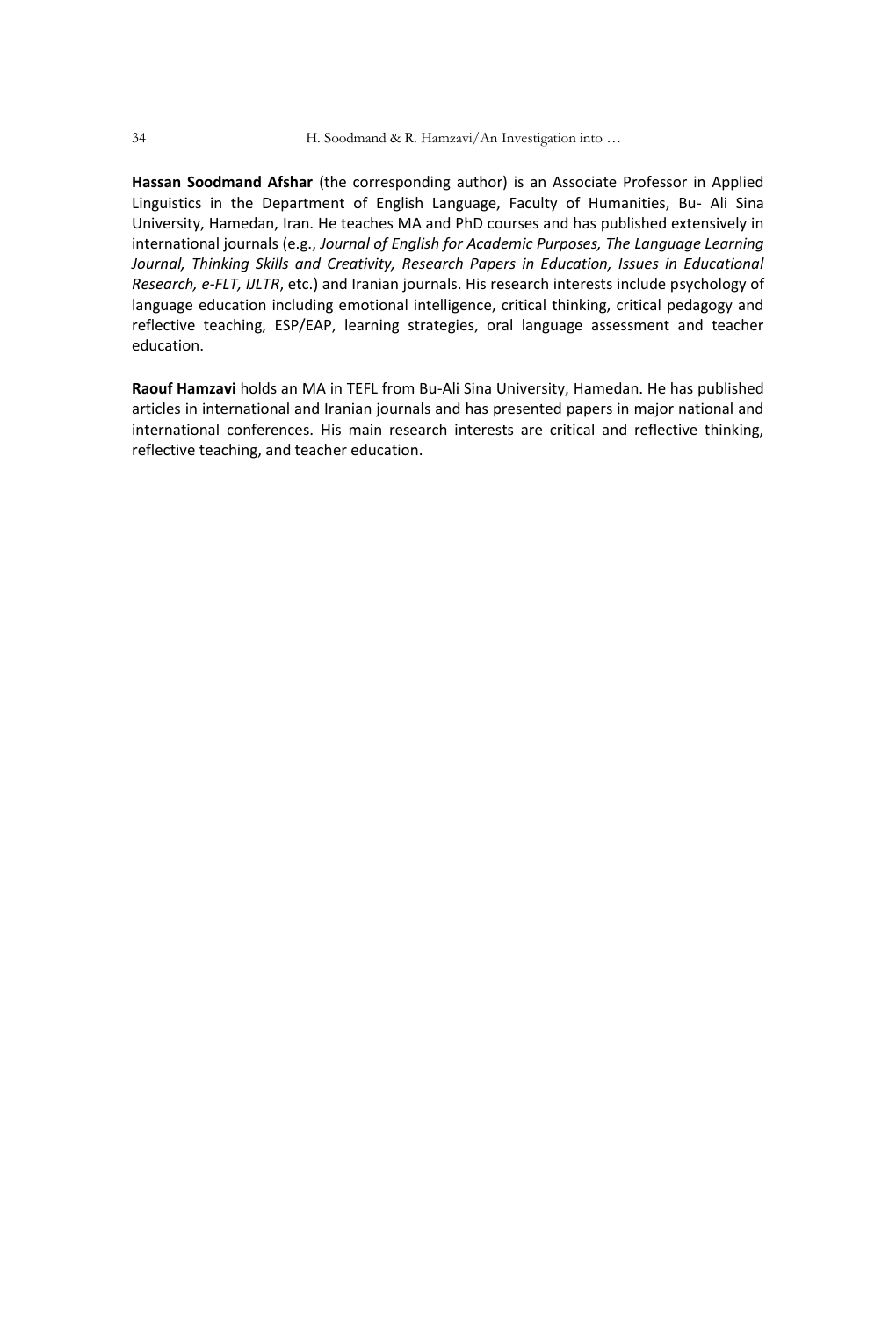#### **Appendix 1**

#### **Teacher characteristics questionnaire**

Please read the following list carefully. For each statement, select the response that best represents your Agreement or Disagreement. 1, 2, 3, 4, and 5 stand for Strongly Disagree, Disagree, No Idea, Agree and Strongly Agree, respectively.

|                | As an English teacher I:                                                              | 1 | $\overline{c}$ | 3 | 4 | 5 |
|----------------|---------------------------------------------------------------------------------------|---|----------------|---|---|---|
| 1              | Understand spoken English well                                                        |   |                |   |   |   |
| $\overline{c}$ | Know English culture well                                                             |   |                |   |   |   |
| 3              | Read English well                                                                     |   |                |   |   |   |
| $\overline{4}$ | Have a senior secondary level of proficiency with English vocabulary                  |   |                |   |   |   |
| 5              | Write English well                                                                    |   |                |   |   |   |
| 6              | Pronounce English well                                                                |   |                |   |   |   |
| 7              | Speak English well                                                                    |   |                |   |   |   |
| 8              | Am fully familiar with English grammar                                                |   |                |   |   |   |
| 9              | Prepare the lesson well                                                               |   |                |   |   |   |
| 10             | Follow syllabus tightly                                                               |   |                |   |   |   |
| 11             | Use particular methods and techniques in teaching                                     |   |                |   |   |   |
| 12             | Manage the class time well                                                            |   |                |   |   |   |
| 13             | Assign homework                                                                       |   |                |   |   |   |
| 14             | Integrate group activities to class                                                   |   |                |   |   |   |
| 15             | Am up-to-date (e.g. use internet and recent technologies in teaching)                 |   |                |   |   |   |
| 16             | Teach how to learn English outside the classroom (teach language learning strategies) |   |                |   |   |   |
| 17             | Use lesson plans                                                                      |   |                |   |   |   |
| 18             | Teach English adapted to students' English proficiency levels                         |   |                |   |   |   |
| 19             | Maintain good classroom atmosphere using authority, if necessary                      |   |                |   |   |   |
| 20             | Teach English in English                                                              |   |                |   |   |   |
| 21             | Teach English in Persian (students' native language)                                  |   |                |   |   |   |
| 22             | Assess what students have learned reasonably                                          |   |                |   |   |   |
| 23             | Provide opportunities to use English through meaningful tasks and activities          |   |                |   |   |   |
| 24             | Provide activities that arouse student's interest in learning English                 |   |                |   |   |   |
| 25             | Am helpful to students in and outside the classroom                                   |   |                |   |   |   |
| 26             | Am available for students                                                             |   |                |   |   |   |
| 27             | Alleviate students' anxiety in English class                                          |   |                |   |   |   |
| 28             | Listen to student's opinions and let them express themselves                          |   |                |   |   |   |
| 29             | Help students to develop self-confidence in order to learn English well               |   |                |   |   |   |
| 30             | Am friendly to students                                                               |   |                |   |   |   |
| 31             | Have a good sense of humor                                                            |   |                |   |   |   |
| 32             | Don't discriminate between students and treat them fairly                             |   |                |   |   |   |
| 33             | Arouse students' motivation for learning English                                      |   |                |   |   |   |
| 34             | Show interest in students (by remembering students' names) and their learning         |   |                |   |   |   |
| 35             | Am neat and tidy in appearance                                                        |   |                |   |   |   |
| 36             | Pay attention to the personal needs of students                                       |   |                |   |   |   |
| 37             | Am polite and respect the personality of the students                                 |   |                |   |   |   |
| 38             | Am disciplined                                                                        |   |                |   |   |   |
| 39             | Am punctual                                                                           |   |                |   |   |   |
| 40             | Am open to criticism                                                                  |   |                |   |   |   |
| 41             | Am flexible                                                                           |   |                |   |   |   |
| 42             | Am attentive in the class                                                             |   |                |   |   |   |
| 43             | Am interested in his/her career                                                       |   |                |   |   |   |
| 44             | Don't lose temper and get angry                                                       |   |                |   |   |   |
| 45             | Stick to administrative rules and regulations                                         |   |                |   |   |   |
| 46             | Assess my work regularly                                                              |   |                |   |   |   |

**Appendix 2**